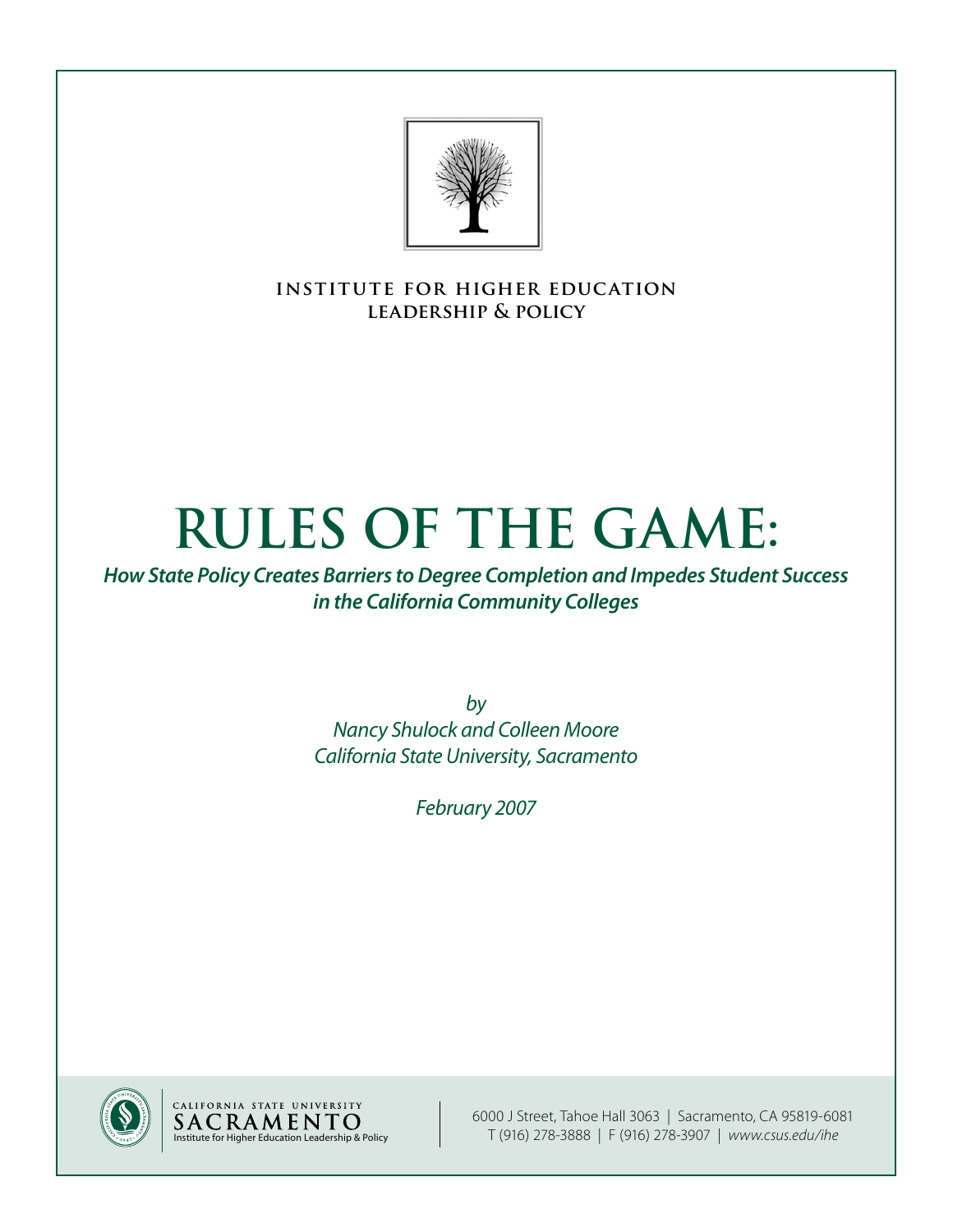## **Executive Summary**

## **Low Rates of Degree Completion and Student Success are Threats to California's Future**

- **n** Low rates of completion in the community colleges present a serious problem for California's future. Studies project a shortage of college-educated workers to meet the demands of the state's growing knowledge-based economy.
- <sup>n</sup> About 40 percent of first-time students in the California community colleges are not seeking a degree or certificate, but are pursuing basic skills, job skills, or personal enrichment.
- <sup>n</sup> Of the 60 percent who *are* seeking a degree or certificate, only about one-fourth succeed in transfering to a university and/or earning an associate's degree or a certificate within six years.
- <sup>n</sup> Without big gains in educational attainment, especially among the growing Latino population, the state's per capita income will soon fall below the national average and the average education level of the California workforce will decline.

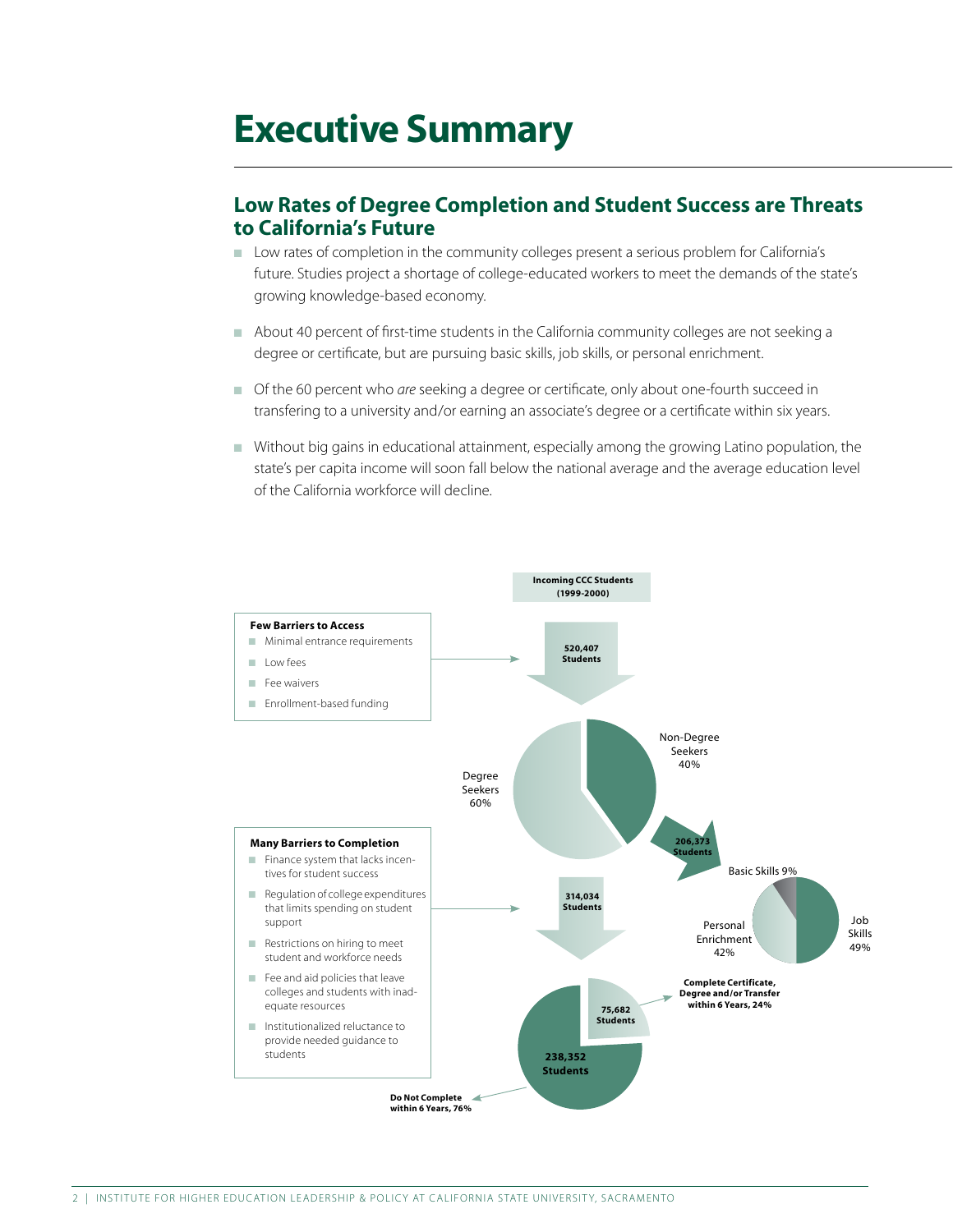## **Policies Create Barriers to Degree Completion and Impede Student Success**

- <sup>n</sup> Historically, public policy has been focused on *removing barriers to access*. These policies have succeeded, as California enjoys high rates of college enrollment.
- <sup>n</sup> But these access-oriented policies have had the unintended consequence of inhibiting completion.
- Barriers to completion result from state public policies in several areas that create the "rules of the game" by which colleges and students make choices that serve to impede student success.
- <sup>n</sup> We must give equal attention to *removing barriers to completion* in view of the urgent need to increase education levels of the state's workforce. It is not enough simply to open the door to students. Success must be redefined as ensuring that students reach their goals.

## **Removing Policy Barriers to Completion Can Increase Student Success and Help the California Economy**

- n Changes to state policy in the following five areas can reduce barriers to completion:
	- 1. Reform finance policy by incorporating incentives for completion instead of solely rewarding access.
	- 2. Grant colleges more flexibility to use their funds to enhance student completion.
	- 3. Grant colleges more flexibility to hire the faculty and staff they judge will best help students meet their academic goals so they can succeed in today's workforce.
	- 4. Modify student fee and financial aid policies to help students meet the high costs of college attendance beyond fees, to encourage more students to attend full-time, and to give colleges more access to fee revenues.
	- 5. Revise college policies so there are clearer standards and assessments for college readiness, matched with better counseling and support to help students plan and navigate their college careers to maximize their chances of success.
- n Nearly three-fourths of California's public college undergraduates enroll in our community colleges, making the colleges the most important link in the chain of upward mobility and economic health in California. This brief shows that with the right policy reforms, we can solve many of the problems that contribute to the low rates of completion that are impeding the success of students and the state.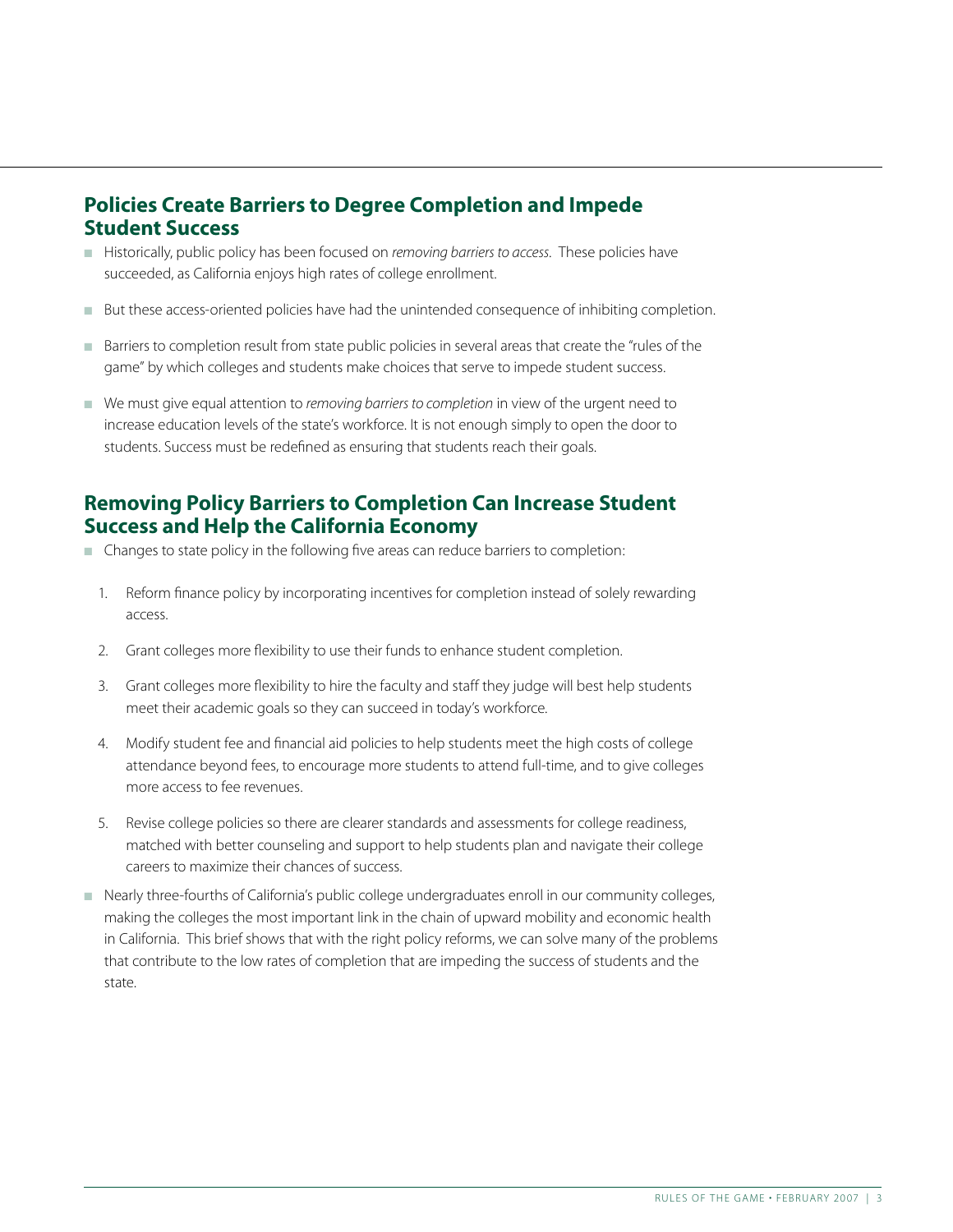## **Access without Completion is Putting California's Future at Risk**

#### **Access is Not Enough**

The California Community Colleges (CCC) are providing broad access to college, but that access is not translating into degree completion—a troubling trend that could have profound repercussions for the future of the state.<sup>1</sup> Today, less than onefourth of CCC students fulfill their goal of completing a community college program. Access without completion gives California's college students a false sense of opportunity and could jeopardize the state's competitive edge in the global economy.<sup>2</sup> Low completion is in part due to state policy which, in its focus on access, has produced barriers to completion which have gone unrecognized or unattended. Data from the 520,000 students who entered the CCC in the 1999-2000 academic year help illuminate the policy barriers to completion that must be identified and removed.

California's growing knowledge economy is creating enormous demand for educated workers at the same time that waves of baby boomers are beginning to retire from the workforce. These trends place California at risk of seeing a decline in the percentage of its workforce that is college-educated. The rapidly growing Latino population is currently the least-well educated. Without significant gains in educational attainment among Latinos, the average education level of the California workforce will decline.<sup>3</sup> If this happens, the state's per capita income will fall below the national average in about five years,



leading to a deteriorating tax base and increasing difficulty for the state to provide services to its people.

The CCC are critical to reversing these troubling trends. By design of the 1960 Master Plan, the CCC's more than 100 campuses serve the majority of college students. Under statewide admission criteria, only the top one-third of high school graduates are eligible for direct enrollment in the University of California (UC) or the California State University (CSU), while the remaining two thirds are directed to the CCC. Many in the top one-third choose to attend the CCC. In all, about 73% of California's public undergraduates attend the CCC, as shown in Figure 1. But far too few of them are earning degrees and certificates to satisfy the projected workforce needs of the state for individuals with college degrees. California is already nearly last among states in the number of degrees and certificates awarded in relation to the number of students enrolled in higher education.4 And two recent studies warn that without increased degree production there will be a shortage of college-educated workers to meet the demands of the state's economy.5

#### **State Policies Impede Completion by Focusing Exclusively on Removing Barriers to Access**

For too long, Californians and their elected representatives have been satisfied with high levels of access and have focused policy attention on *removing barriers to enrolling* in college. With emerging concerns about inadequate education levels of the state's workforce, the time has come to turn attention to *removing barriers to completion*. When, as we document in this policy brief, *less than one-fourth* of the students who enroll intending to complete a college program do so, change surely appears warranted. The good news is that we know that state and system policies are a major cause of the low rates—policies that successfully promote access but unintentionally hinder completion.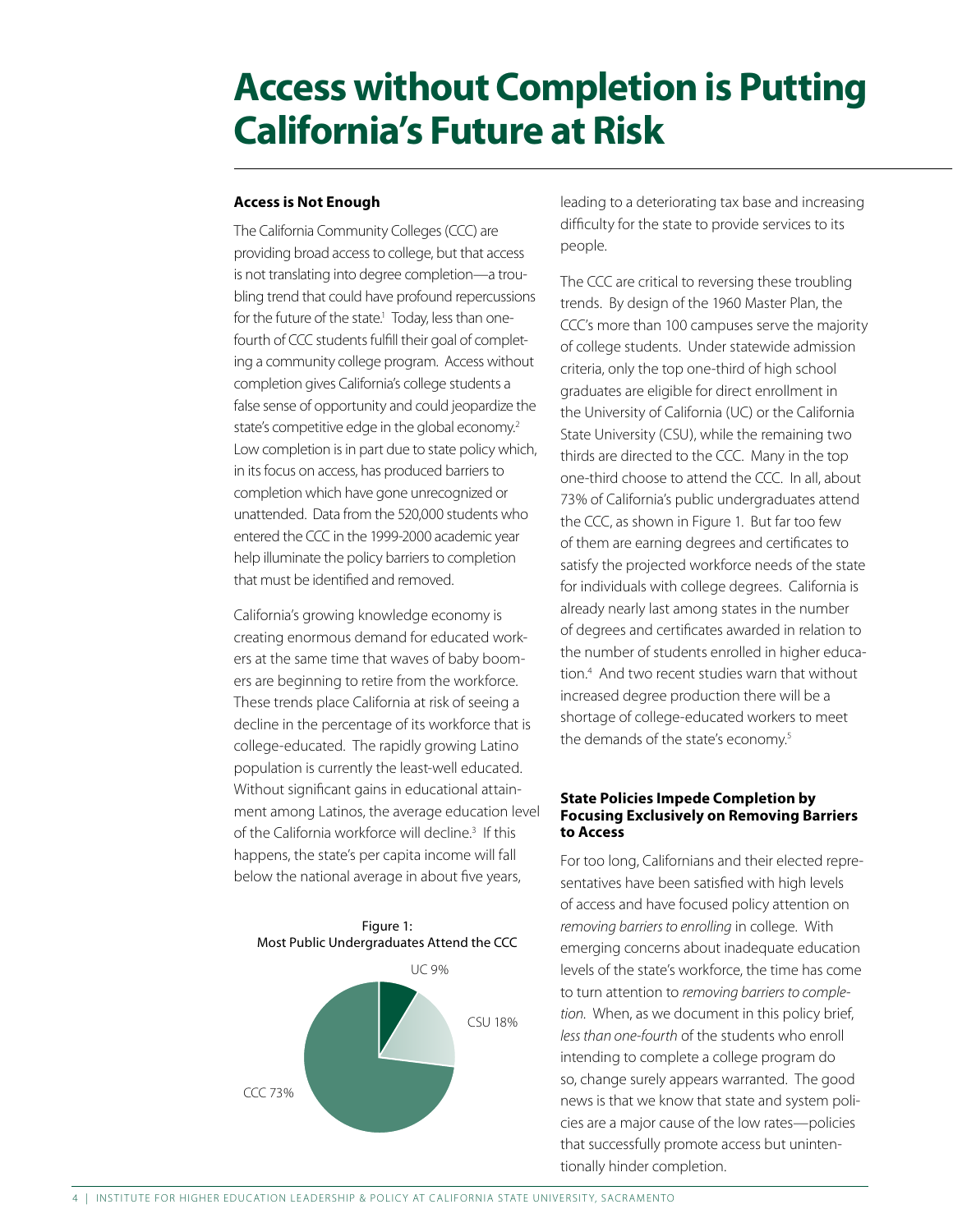Californians have always viewed community college as a path to upward mobility, but today that path is obstructed by state policies that, however well-intentioned, are not working for the majority of students. Californians need and demand policies that yield a good return on their tax dollar investment, yet the community colleges serve so many students with such constrained resources that, for too many students, the outcomes are inadequate. The threat to our state's economic future requires that we reject the oftheard claim that community colleges are "efficient because they are cheap." No matter how "cheap," access without an equivalent commitment to student success conveys false hopes to students and the state. This policy brief, based on two in-depth studies of how finance and enrollment policies affect student success,<sup>6</sup> describes the role that current policies play in impeding completion, and offers recommendations for policy change to better the prospects for students and the state.

Policy discussions about completion rates at the CCC have been frustrated for years by the fact that, unlike students who enroll in UC or CSU, many students enroll in the CCC for reasons other than earning a degree or a certificate. Community college officials have justifiably been wary of completion rate measures that do not account for these multiple intentions of students—which lead to "multiple missions" of the colleges. But it is not simple to compute completion rates for those students who do seek to earn a college credential. Current enrollment processes and data systems do not generate clear information about students' goals, thwarting efforts to understand the magnitude of the completion problem or if students with other goals meet those goals.

The research summarized in this policy brief is aimed at documenting and improving the success rates of students seeking credentials. This has required developing a method for distinguishing between those who seek a degree or certificate and those who do not (see box). *Using this method, we conclude that in the 1999-2000 entering cohort 60 percent of students were seeking a degree or certificate*  and 40 percent were not.<sup>7</sup> By dividing a CCC entering class into degree-seekers (which include both degrees and certificates) and non-degree-seekers, we hope to open up new avenues of discussion about completion and multiple missions.

## **Methodology**

#### Description of California Community College Data

Data for this research are from the California Community Colleges Chancellor's Office. The dataset contains demographic and coursetaking records for all students enrolled in the system, as well as records of degrees/certificates earned and transfers to 4-year universities.<sup>8</sup> We analyzed data for the entering cohort of students who initially enrolled in one or more credit courses during the 1999- 2000 academic year. We did not include non-credit students or high school students. Our data set included 520,407 students. We tracked the students over a six-year period, through 2004-05.

#### Method for Classifying Students as "Degree-Seeking"

Students were classified as "degree-seekers" if they:

- 1. were age 17-19 at the time of initial enrollment; *and/or*
- 2. indicated a goal of degree or certificate completion or transfer upon enrollment or after meeting with a counselor; *and/or*
- 3. demonstrated intent to complete through their behavior by completing at least 12 units and attempting a transfer- or degree-level English or math course.

#### Rationale for Three "Degree-Seeking" Criteria

- 1. Research demonstrates that younger community college students are more likely than older students to report a goal of earning a degree or transferring to a university, and are more likely to actually achieve that goal.<sup>9</sup> In our dataset, more than two-thirds of completions occurred among students who were under 20 years of age at initial enrollment.
- 2. Two-thirds of students who successfully completed had indicated a goal of completing when they enrolled or after meeting with a counselor, suggesting that age and stated intent are equally valid indicators of degree-intent.
- 3. The third criterion, a measure of behavioral intent to complete, was adopted by the CCC as part of AB1417 accountability reporting based on analysis of student course-taking behaviors.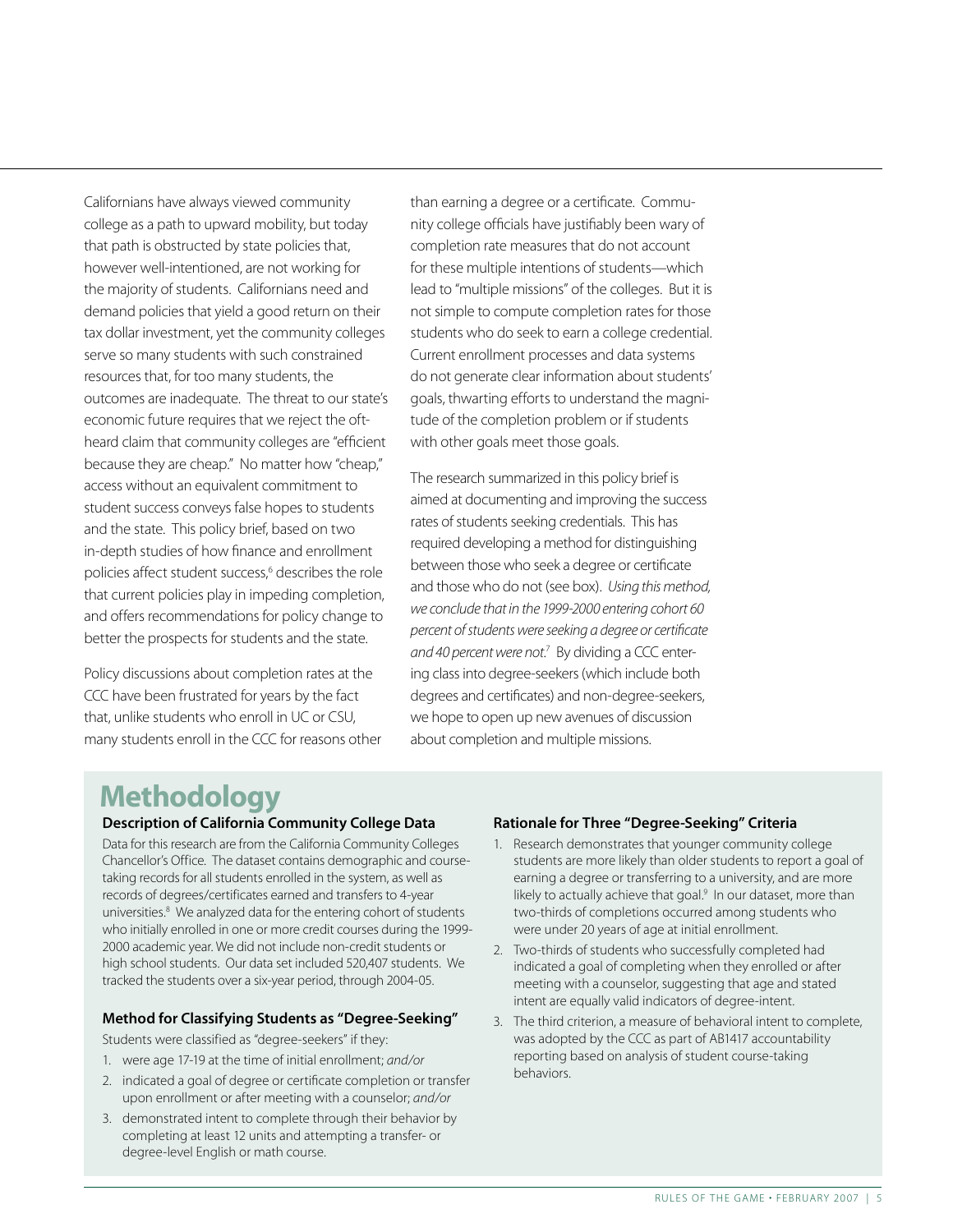## **Multiple Missions: Key to Understanding Completion Rates**

#### **Understanding Non-Degree-Seekers: Job Skills, Basic Skills, or Personal Enrichment**

Differentiating degree-seekers from non-degreeseekers is an important step in assuring that the analysis of student progress toward completion is undertaken *only* for those students seeking to complete a program. Before turning to degreeseekers, however, it is worth taking a brief look at non-degree-seekers to understand how aspects of the colleges' multiple missions can serve to raise education levels of the state's workforce which is the principal concern of this study.

The non-degree-seekers, who together make up 40% of the entering cohort we examined, fall into three very different categories (see Figure 2) based on the types of courses they take. The





majority of courses for "job skills" students are occupational, as classified by the CCC. "Basic skills" students take a majority of remedial courses. "Personal enrichment" students are those for whom the majority of course enrollments are neither occupational nor remedial; courses such as physical education and art qualify as personal enrichment.

The majority of non-degree-seekers are pursuing either basic skills or job skills that one can assume will help them enter or advance in the workplace. However, a significant minority (42%) are taking courses for personal enrichment. Figures 3-5 display a breakdown of the course enrollments for each category of non-degree-seeking student.

### Job Skills

Many students need courses for job-related purposes but do not need a certificate or degree. The majority of "job skills" students are white and over age 30. They tend to take a few courses over a short period of time and complete those courses successfully.

#### *A Typical Job Skills Student*

A 38-year-old white male initially enrolled with a stated goal of acquiring job skills. He enrolled in five Information Technology courses over three terms. He dropped one course after the census date. He attempted 14 units and completed 12.



### Basic Skills

The smallest portion of non-degree-seekers are those trying to acquire basic skills. Most of them are non-white, largely due to the need among immigrant populations for English courses. They attempt the most units among the three groups of non-degree-seekers but have the lowest rates of successful course completion.

### *A Typical Basic Skills Student*

A 34-year-old Hispanic female initially enrolled with a stated goal of improving basic skills. She enrolled in four ESL/English courses over two terms. She dropped two of the courses. She attempted 12 units and completed 6.

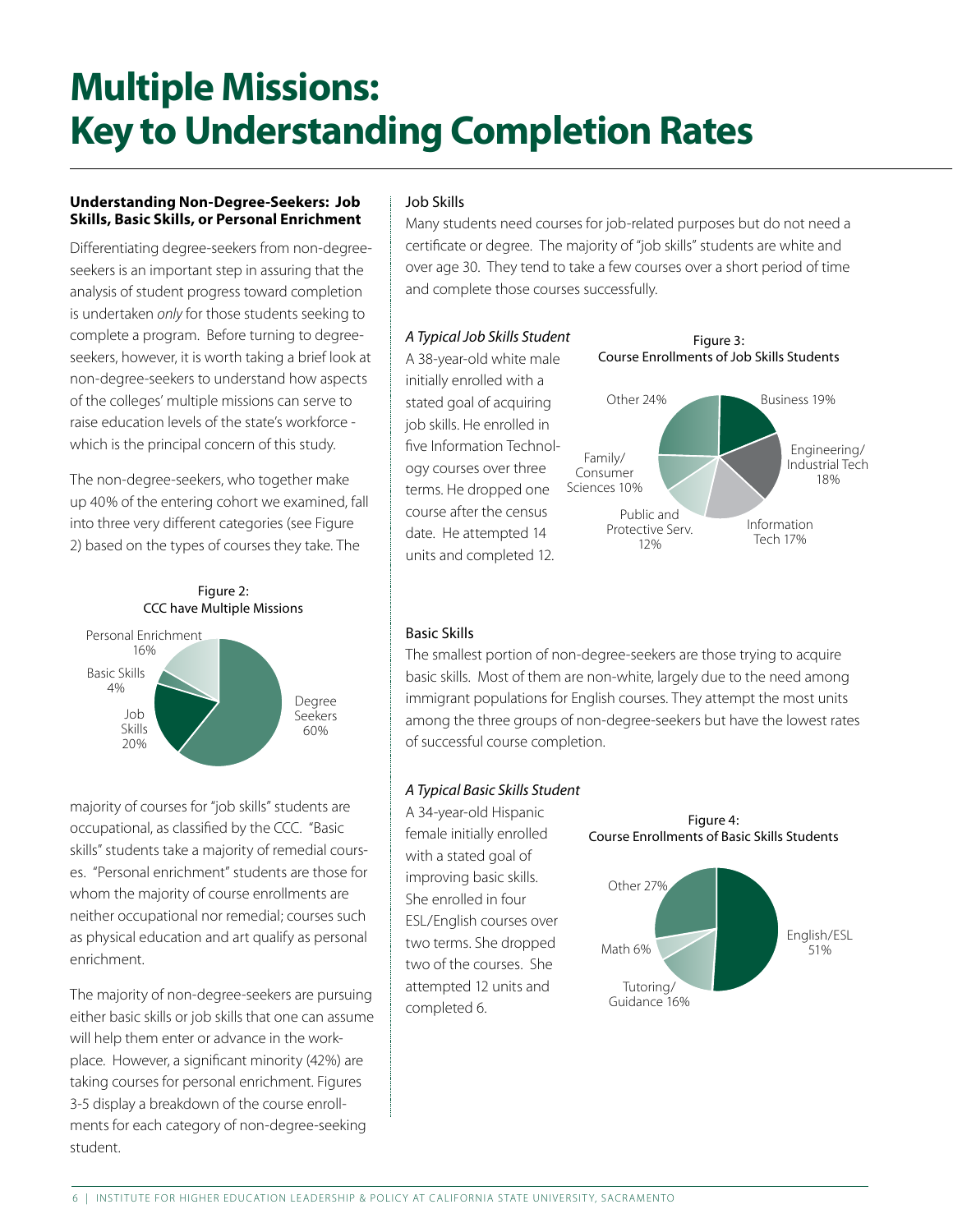#### Personal Enrichment

Community colleges offer a wide array of courses that individuals of all ages and education levels find enriching, but a few subjects draw the most interest. One-third of these students enrolled *only* in physical education, art, music, or foreign language courses. The majority of these students enroll for more than one term and for more than six units, but the rate of successful course completion for this group is lower than all but the basic skills students.





#### *A Typical Personal Enrichment Student*

A 40–year-old white female initially enrolled with a stated goal of intellectual/cultural development. She enrolled in four foreign language classes and two PE classes over three terms. She dropped two of the foreign language courses. She attempted 17 units and completed 12 units.

|                                     | <b>Degree</b>           | Non-Degree-Seekers (40%) |                               |                               |
|-------------------------------------|-------------------------|--------------------------|-------------------------------|-------------------------------|
|                                     | <b>Seekers</b><br>(60%) | Job<br><b>Skills</b>     | <b>Basic</b><br><b>Skills</b> | Personal<br><b>Enrichment</b> |
| Age at<br><b>Enrollment</b>         |                         |                          |                               |                               |
| Under 30                            | 83%                     | 11%                      | 21%                           | 18%                           |
| Over 30                             | 17%                     | 89%                      | 79%                           | 82%                           |
| Gender                              |                         |                          |                               |                               |
| Female                              | 53%                     | 53%                      | 61%                           | 58%                           |
| Male                                | 47%                     | 47%                      | 39%                           | 42%                           |
| Race/Ethnicity                      |                         |                          |                               |                               |
| White                               | 42%                     | 57%                      | 19%                           | 57%                           |
| l atino                             | 29%                     | 21%                      | 51%                           | 20%                           |
| Asian                               | 17%                     | 11%                      | 19%                           | 12%                           |
| <b>Black</b>                        | 9%                      | 8%                       | 9%                            | 8%                            |
| Other                               | 3%                      | 3%                       | 2%                            | 3%                            |
| Avg. Course<br>Completion<br>Ratio* | 61%                     | 68%                      | 45%                           | 58%                           |
| <b>Units</b><br>Attempted           |                         |                          |                               |                               |
| $\leq$ =6                           | 13%                     | 51%                      | 32%                           | 44%                           |
| >6 to 12                            | 9%                      | 21%                      | 29%                           | 27%                           |
| >12                                 | 77%                     | 27%                      | 40%                           | 30%                           |
| <b>Terms</b><br>Attended**          |                         |                          |                               |                               |
| 1                                   | 15%                     | 52%                      | 45%                           | 42%                           |
| $2 - 3$                             | 20%                     | 27%                      | 34%                           | 34%                           |
| $4 - 5$                             | 15%                     | 11%                      | 12%                           | 11%                           |
| >5                                  | 50%                     | 10%                      | 9%                            | 13%                           |

Table 1: Differences across Student Populations

*\* Defined as the share of courses successfully completed with a grade of A-C (or Credit if the course was pass/fail)*

*\*\* Total number of terms enrolled, including summer term and winter intersession*

Table 1 shows that degree-seekers and the three groups of non-degree-seekers differ significantly in important ways beyond their goals. Compared to degree-seekers, non-degreeseekers as a whole are older, more likely to be white, and take fewer courses over fewer terms, although about one-quarter of them attend for at least four terms. We now turn to patterns of student progress and success for the 60% who are seeking a college degree.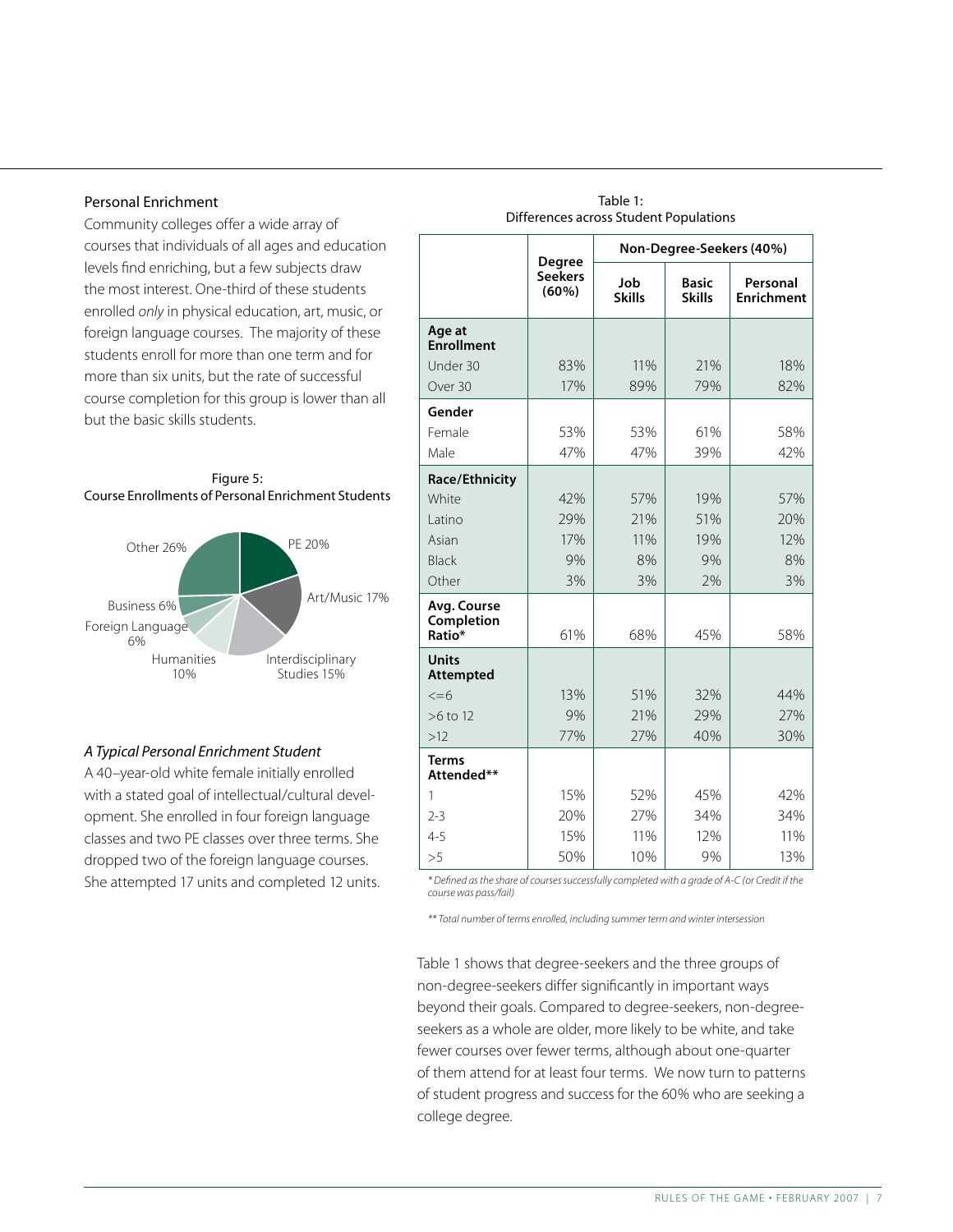## **Degree-Seekers: Completion Rates are Low**

### **A Look at the Data**

Approximately one in four degree-seekers in the cohort "completed" – meaning they earned a certificate or degree, transferred to a four-year university, or achieved some combination of those outcomes within six years of enrolling in the CCC. Figure 6 shows *the highest* completion level for those who completed. Eighteen percent of degree-seekers transferred to a four-year institution, while an additional six percent earned a certificate or an associate's degree without transferring. *76% of degreeseekers did not achieve any of these outcomes within six years of enrolling in the CCC.*10

Although we define transfer to a four-year institution as "completion," many transfer students end up with no college degree. An associate's degree is not required in order to transfer and most students do not get one before transferring. If they then fail to complete the baccalaureate, they have no college degree to show for their considerable efforts (e.g., about 68% of CCC transfers to CSU graduate within 6 years).

We have uncovered some patterns in the completion data that are worthy of note, because they can help guide efforts to craft policy solutions.



### Race/Ethnicity Matters

Black and Latino students have lower rates of completion than white and Asian students, due in large part to substantially lower rates of transfer to fouryear institutions (see Figure 7). The rates of completion in the cohort were:

- **15%** for black students;
- n 18% for Latino students;
- $\Box$  27% for white students; and
- **1** 33% for Asian students

These disparities are of critical importance because Latino students make up the fastest-growing population within community colleges as well as the workforce. The community college is



Figure 7:

viewed as the principal route to upward mobility for many of California's Latinos, but the disparities in completion rates belie this hope.

#### Age Matters

Research consistently finds that younger students are more likely to finish college. In our analysis, we found that the older students were upon initial enrollment, the less likely they were to complete a program of study. The percentage of students in each age group that completed a program of study were:

- **120.** 27% of students between ages 17 to 19;
- **n** 21% of students in their 20s;
- **18% of students in their 30s; and**
- 16% of students age 40 or older.

This pattern is important to note because the community colleges are typically commended for being accessible to students of all ages and they enroll students of all ages. But judging from the data, as well as national research, degree-seeking students take on an additional risk of never completing, the longer they delay college enrollment.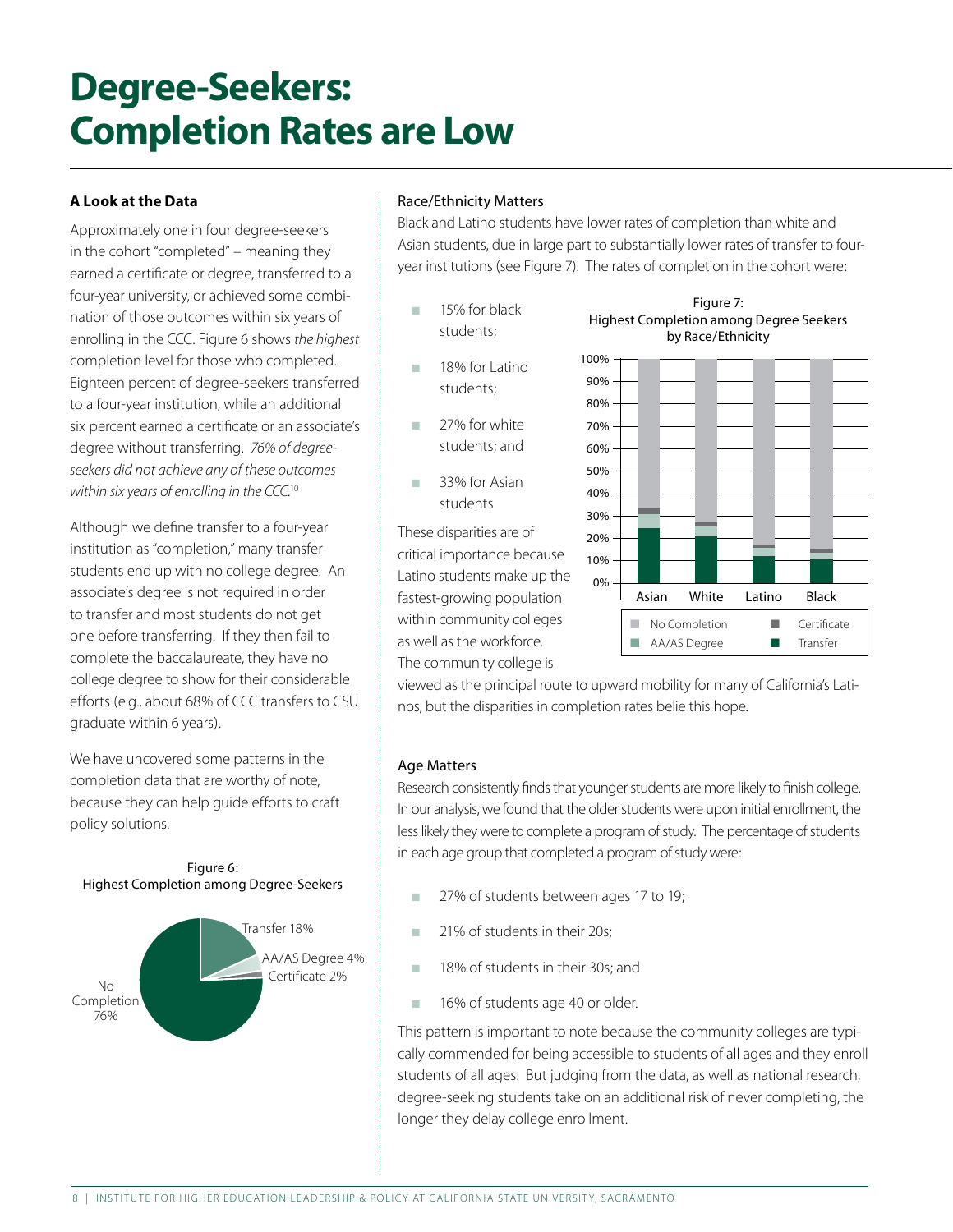#### Enrollment Patterns Matter

We found that enrollment patterns are related to student success (see Figure 8). In particular, completion was more likely among those who:

- $\blacksquare$  attended full time in a majority of terms enrolled;
- $\blacksquare$  enrolled continuously without taking time off;
- completed an orientation course;
- **n** dropped few of their courses; or
- n registered on time for most of their courses.



Figure 8: Certain Enrollment Patterns are Related to Higher Completion

These patterns help illuminate the completion problem in the CCC because too few degree-seekers in the CCC follow these documented, successful patterns of enrollment. Only about one third of students enrolled full time (12+ units) in a majority of the terms they attended, yet these students were *four times* more likely to complete than the two-thirds who enrolled parttime in most terms. Similarly, only about one-third enrolled

continuously without stopping out. Only one in six students took an orientation course. More than 40% of students dropped more than one in five of the courses they enrolled in, and 46% registered late for more than one in five courses.

#### **What Can be Done about Low Completion Rates?**

Without question, the lower completion rates for Latinos, who will account for the largest growth in the workforce in the coming years, should force this issue to the top of the state's policy agenda. The finding that completion decreases steadily with age of entry signals a need to send stronger messages about the importance of early college enrollment, and to institute financial incentives through fee and aid policies that make timely enrollment possible. The findings that part-time enrollment and other course-taking patterns can sharply increase a student's risk of never completing college should drive policy reforms as well so that students are more aware of, and more likely to follow, successful patterns .

We turn now to specific areas of policy where we have identified barriers to completion and student success. Understanding and addressing these policy barriers offer the best hope of improving the prospects for students and the state.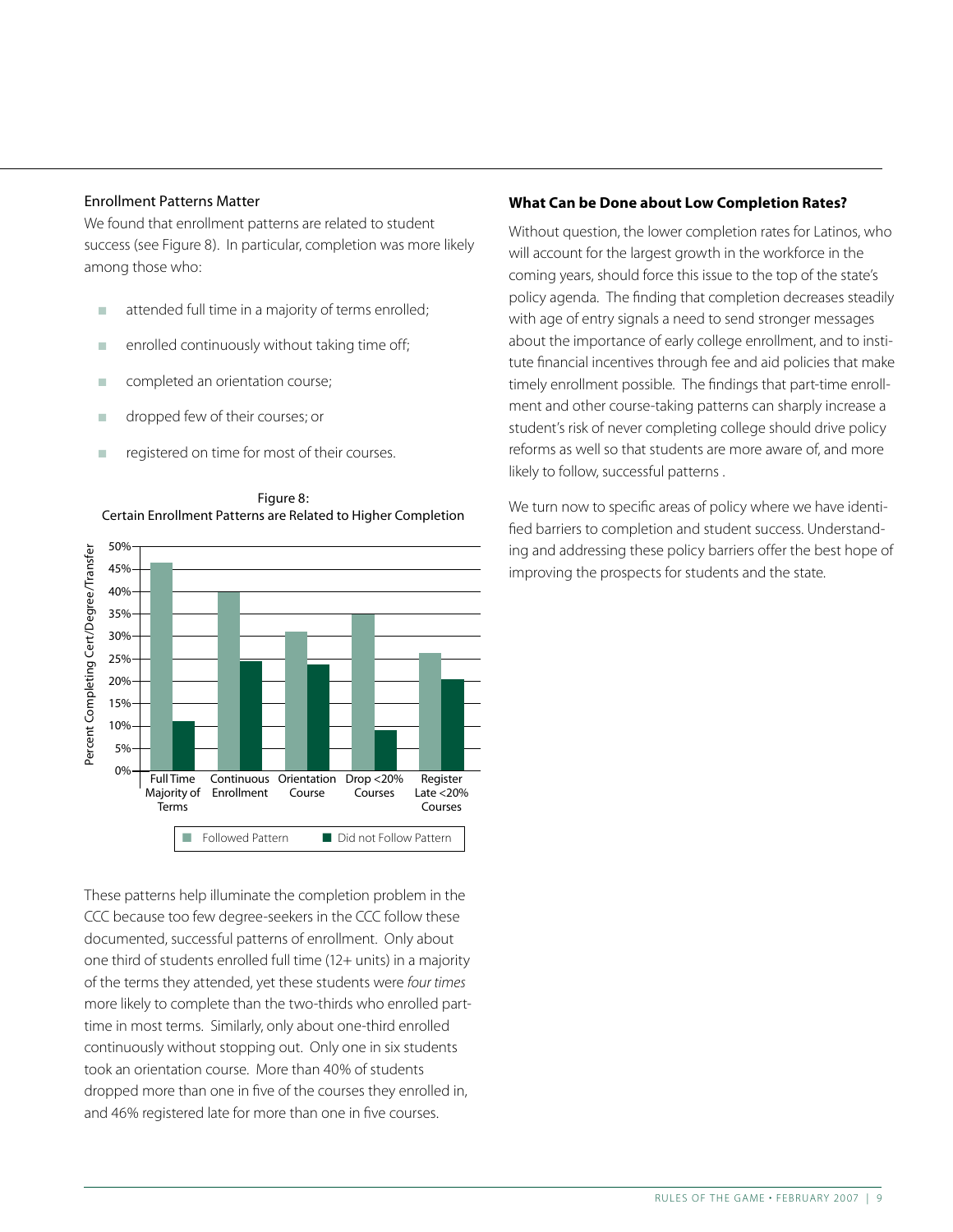## **Rules of the Game: Policy Barriers to Completion**

#### **Policies Promote Access But Not Completion**

For decades policies have been adopted in the interest of removing barriers to access. These policies have been successful, as California enjoys very high rates of college enrollment. But with a steadfast focus on access comes the need for an increased commitment to help students succeed. In view of the urgency of increasing the education levels of the state's workforce, it is crucial to give equal priority to reforming those policies that are serving as *barriers to completion*. The rest of this report, therefore, focuses exclusively on degree-seekers and the policies that are impeding their degree completion.

Some argue that completion rates are destined to be low at open enrollment institutions and that the colleges can't do anything about it until they attract better-prepared high school graduates. They insist that California's community colleges do the best they can given their resources and their mission to help the students that other educational institutions neglect. *This argument ignores the powerful impact that policies can have through the incentives they create. It also displays a certain hopelessness that can't be accepted in view of the state's urgent need for more educated workers*.

Our research leads us to conclude that there are severe policy dysfunctions that contribute to the low completion rates. Policies can depress completion rates by creating incentives *for colleges* to behave in certain ways and by creating incentives *for students* to make certain choices. For example, because the CCC are funded based on the number of students registered for classes on a certain day, colleges logically seek to fill seats. Students "see" the effect of the policy (and the college response) when they are allowed to register late for classes with no penalty, pre-requisites are loosely enforced, and remedial courses can be postponed.

We refer to policies as the *"rules of the game."* They have been developed incrementally over decades, usually in response to reasonable

concerns. However, well-intentioned policies sometimes encourage behavior that was not intended or foreseen. Community colleges follow the rules in order to survive financially, legally, and politically. The rules also create incentives for students, who respond in order to simplify their lives, to reduce their costs, or simply because they prefer some things over others. But the combined impact of the actions of colleges and the choices of students is low completion. Often college officials know how to help students complete their degrees, but current policies either restrict or discourage those actions. Students may not know what choices are best and our policies are not helping them make the best choices. In short, we have designed a system that impedes, rather than facilitates, college completion. *It is time to change those rules and design a better system*.

#### **Specific Policy Barriers**

We have identified five clusters of policies which have been adopted over time for understandable reasons, but have had the unintended consequence of inhibiting completion.<sup>11</sup>

Four of the policy clusters involve finance, broadly defined to include laws and regulations that affect how much funding each college receives, how colleges can use their funds, the fees students pay, and the conditions of student financial aid eligibility. These policies reflect evolving political consensus about adequacy and fairness and the traditional regulatory approach to controlling how public funds are spent. A fifth set of policies influences how students are advised and counseled to choose courses and make academic decisions. These policies are especially influential for underprepared students. We discuss these five sets of policies below and illustrate how the policies, despite their original intentions, are depressing completion rates.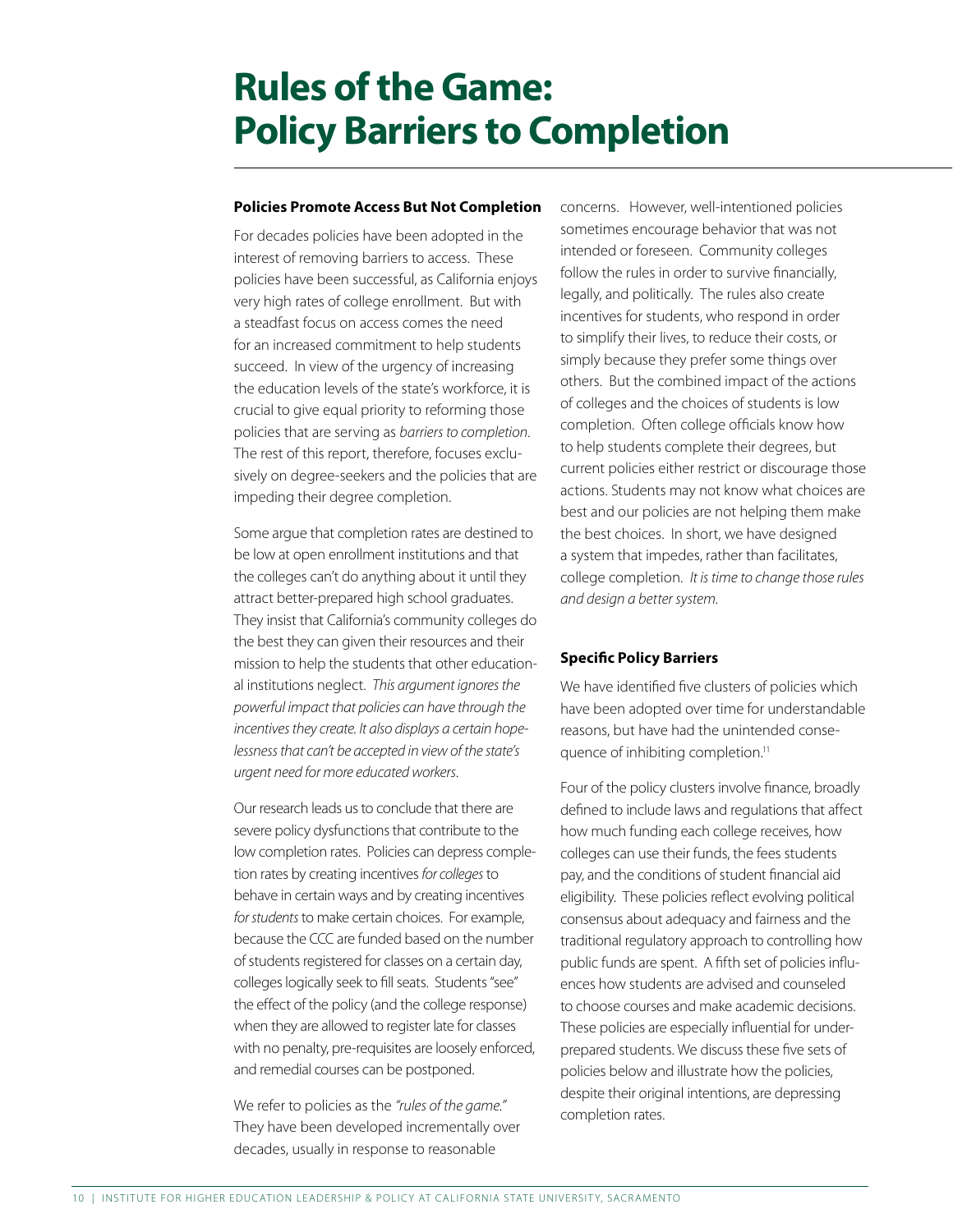### 1 Enrollment-based Funding

The most notable feature of CCC finance policy is that colleges receive most of their funds based on enrollment at a set date early in the term. This leads to what many college officials disparagingly call the "FTE chase" in reference to the "full-time equivalent" computation of enrollment that pays most of the bills. This chase can lead to a variety of actions that are boons to enrollment but deterrents to completion. In short, current finance policy places disproportionate emphasis on the front end of a student's college pathway: we are buying college enrollments but not college completion. Enrollmentbased funding

#### encourages colleges to do the following to maximize funding:

- **n** Encourage incoming students without stressing the need for preparation
- $\blacksquare$  Allow degree-seeking students to avoid initial assessment
- $\blacksquare$  Make remedial education voluntary
- $\Box$  Get as many students enrolled through week 3 as possible
- n Allow students to register late for classes
- n Postpone exams and assignments until after week 3
- n Minimize the use of course pre-requisites

#### allows students to do the following in response to college policies:

- $\blacksquare$  Register late for courses
- $\blacksquare$  Avoid getting assessed for basic skills proficiency
- Avoid or delay enrolling in remedial courses
- n Take college-level courses before being prepared to succeed

## 2 Regulation of Expenditures

expenditures There are numerous rules about how colleges must spend their funds. Most significant is the law that each college must spend at least 50% of its budget on direct classroom instruction - on the salaries and benefits of faculty for their classroom teaching. This means that colleges face strict limits on what they can spend on staff who provide support services that are essential to so many of today's CCC students, such as academic advisors, financial aid advisors, information technology consultants, health care staff, and orientation leaders. Also on the "wrong" side of the 50% is the time that faculty spend working with students outside of the classroom, such as on advising, working with student organizations, or updating curricula; faculty salaries are literally split into the two categories.

Another source of heavy regulation are categorical programs, which provide funding for specific purposes – such as disabled student services and financial aid administration. These programs typically have elaborate regulations about how the funds must be spent within each program, require colleges to allocate matching funds in specified ways, and require extensive documentation of the uses of funds.

#### requires colleges to comply by:

- $\blacksquare$  Hiring a mix of faculty and staff that may not be optimal to ensure student success
- Spending funds on lower priorities than those that could promote greater student success
- $\blacksquare$  Spending scarce time and money documenting and justifying inputs instead of outcomes

Such regulations reflect the traditional approach to public agency accountability, under which managers are held accountable *not for the outcomes* they accomplish but for *how they use their resources*. Newer approaches call for managers to clearly articulate goals and be accountable for results. This requires that managers be granted flexibility to use organizational resources as they judge will best produce the desired results. Leaders in the CCC are in a tough position because they are increasingly being asked to account for *outcomes* but are highly constrained as to *how* they may spend their funds. These restrictions have very real implications for student success.

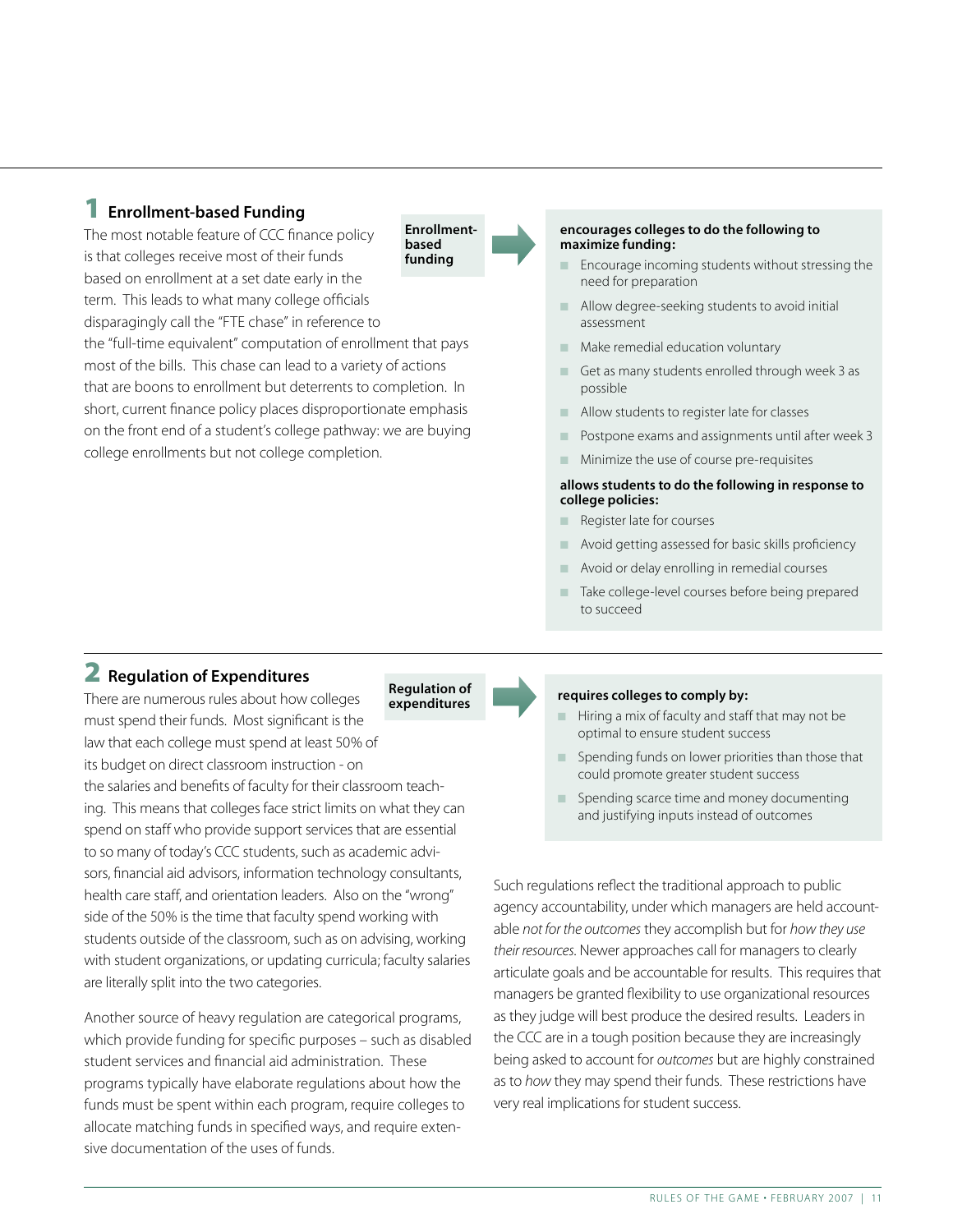## **Rules of the Game: Policy Barriers to Completion** *(cont.)*

Restrictions on hiring

## **3** Restrictions on Hiring

Similar to the regulation of expenditures is a set of restrictions on hiring. For example, state law requires that 75%

of instruction at each college be taught by full-time faculty<sup>12</sup>. There are also limitations on workload and hiring of part-time and temporary faculty. Various provisions of union contracts and academic policy can also limit a college's ability to best meet students' needs through its hiring decisions. All of these provisions were well-intentioned efforts to address the rights of faculty and to ensure a corps of full-time faculty that is essential to quality instruction. But they have an impact on a college's ability to offer the courses and teach the skills that students want and that are needed by employers in the local communi-

#### require colleges to comply by:

- $\blacksquare$  Basing faculty hiring decisions on arbitrary ratios rather than the needs of the students and the community
- $\blacksquare$  Restricting course offerings that students want and that are needed by employers in the local communities
- n Canceling classes that students need to graduate, if taught by part-timers
- $\Box$  Offering too few remedial classes if full-time faculty are not available

ties that the colleges are supposed to serve. They also limit a college's flexibility to adjust staffing patterns to follow enrollment trends.

### 4 Student Fees and Financial Aid

Unlike most other states, fee revenue constitutes a very small portion of the funds available to California's commu-

nity college system—only about 7%. Reflecting a priority on access, student fees are the lowest in the nation by far. Moreover, needy students can readily get their fees waived and about 29% of students do so, accounting for a full 42% of units taken.<sup>13</sup> Colleges receive state funds to replace revenue lost from waived fees. Therefore, fee waivers can enhance college revenues by increasing enrollment (and the associated state funding) without reducing fee revenue. Colleges are prohibited from charging other kinds of fees that are common elsewhere, such as technology fees or fees for dropping or adding courses late in the term or repeating courses multiple times. Finally, fees collected from students do not add to a college's resource base. Each college has a computed formula allotment and fee revenues are counted toward the allotment *before* state funds are allocated to make the college whole. The lack of a link between fees collected and resources available removes any incentive for colleges to support fee increases.

These various fee policy provisions encourage colleges to view fees only as a barrier to enrollments (and therefore funding) rather than a source of revenue that could enhance services to students. In the end, although state support per student is similar to many other states, the low fees mean that total per student funding levels are well below national averages.<sup>14</sup>

#### encourages colleges to:

- **n** Oppose fee increases, leading to below average revenues
- $\blacksquare$  Provide minimal oversight of fee waiver eligibility
- n Focus less on available federal and state aid than is desirable

#### encourages students to:

- Enroll in courses without much forethought
- $\blacksquare$  Add and drop courses repeatedly without financial consequence
- **n** Forgo available federal and state aid
- $\blacksquare$  Work more hours and attend part-time more than necessary

Because access to the CCC has been historically framed around low fees, financial aid policy has emphasized low fees and fee waivers, rather than overall college affordability. This gives students a false sense of opportunity since fees account for only 5% to 7% of the total cost of college attendance (items like room, board, textbooks, childcare, and transportation need to be considered).<sup>15</sup> Students are advised to apply for fee waivers but efforts to steer them to other forms of federal and state aid fall short, leaving California's community college students with more unmet need (after financial aid) than community college students nationally.16 With inadequate financial aid, students work more hours and attend on a more part-time basis, both of which are factors in low completion.

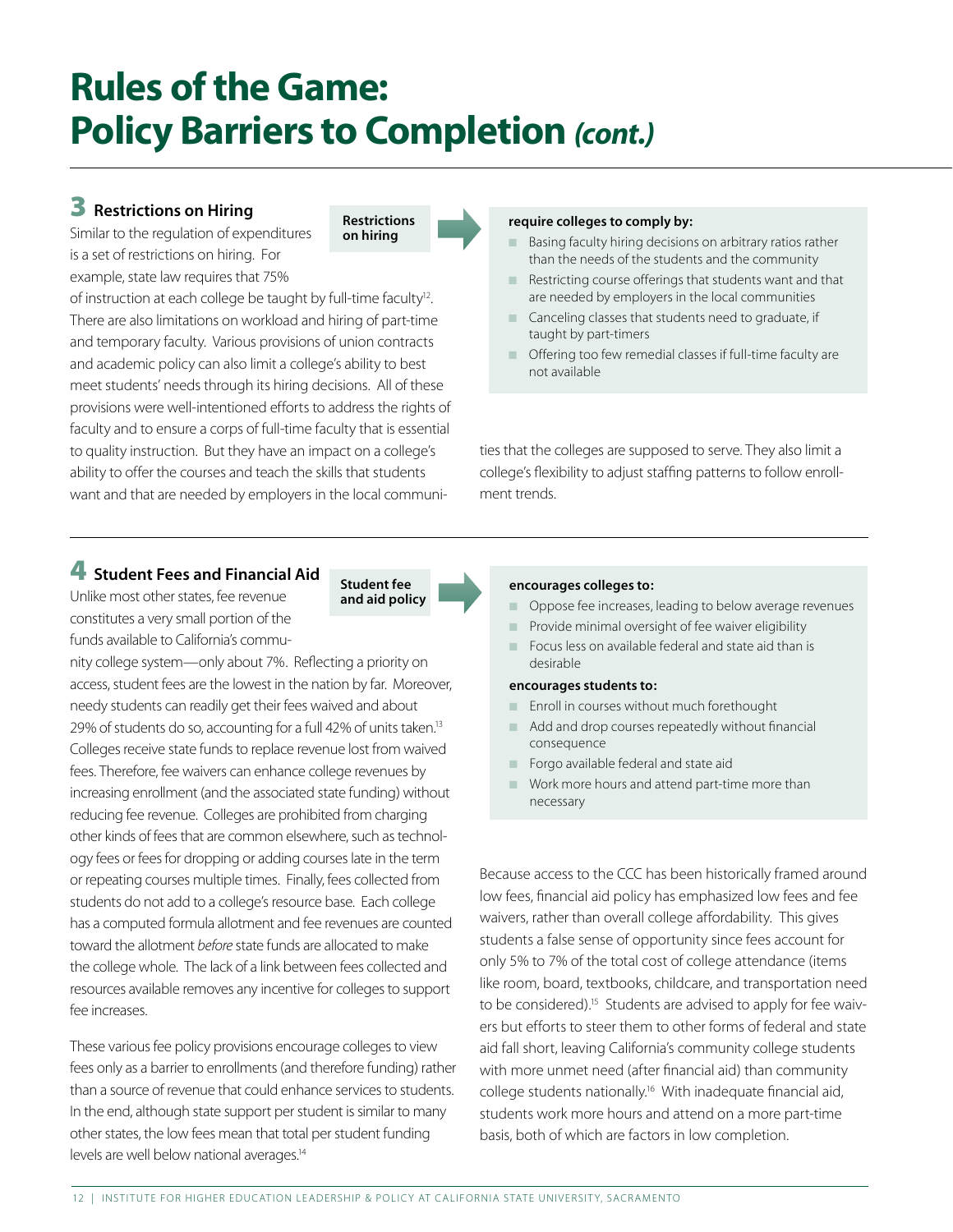## **5** Institutional Role in Guiding Student Course-taking

Policies on student course-taking choices

With so many incoming students under-prepared, policies that affect how

colleges counsel students into the appropriate courses are indispensable to student success.

CCC policies in this arena are heavily influenced by a 1988 legal challenge by the Mexican American Legal Defense and Educational Fund (MALDEF) that raised concerns that the approach to assessing and placing students in courses was disproportionately directing Latino students into remedial courses. MALDEF dropped the lawsuit in 1991 after the CCC agreed to enact regulations to address equity concerns about assessment, course placement, and prerequisites. Since 1991, in response to the lawsuit and as protection against future legal challenge, the CCC Board of Governors has adopted an extensive set of regulations. The population of under-prepared students and English-learners has expanded dramatically in the CCC such that it is imperative that these policies help students succeed. Our analysis leads us to conclude that contrary to their intent, these policies are *impeding degree completion*.

**Student "right to fail."** CCC policies diverge in most respects from the growing national literature on promoting the success of under-prepared students. Although there is some variation across the system, in most of the 109 colleges policies reflect an institutional philosophy described by many within the CCC system as "the students' right to fail." The philosophy is grounded in concerns about access and racial/ethnic differences in learning styles, language competency, and academic opportunity. It manifests itself in the reluctance to impose requirements on students even when professionals and research data support such requirements as aids to student success. CCC students increasingly enter the system with little in their personal experiences that equip them to succeed in college without proactive and continual guidance. Yet students are allowed to make their own choices largely without guidance. Students are not strictly required to be assessed for basic skills proficiency, nor are they required to begin remedial coursework in their first term or to take the courses at all. There is generally nothing preventing them from taking advanced courses before attaining basic skills proficiency. Students are not typically required to take an orientation course (often called "college success" courses) or to

#### encourage colleges to:

- $\blacksquare$  Avoid providing necessary guidance to students
- n Avoid mandates relating to course-taking

#### encourage students to:

- n Avoid getting assessed for basic skills proficiency
- n Ignore recommended course placement
- $\blacksquare$  Take college-level courses before they are prepared to succeed
- $\blacksquare$  Avoid getting needed academic advising

see academic advisors periodically to ensure they have defined a pathway to program completion. Since these lenient policies also tend to increase enrollment, as students have open access to courses, there is no financial reason for colleges to question the presumed legal basis for the policies.

Institutional responsibility to help students succeed. In stark contrast to CCC policies, the national trend is toward embracing a philosophy of "the institutional responsibility to help students succeed." States participating in national demonstration projects are moving to set and communicate clear and consistent standards of college readiness, assess all incoming students and place them in appropriate classes, require early remediation of basic skills deficiencies before allowing students to pursue higher-level coursework, and help students identify program goals and pathways for meeting their goals.17 This commitment to student success requires a level of student support that may be precluded under current CCC policies that limit revenues and restrict or discourage certain expenditures.

Confusion about MALDEF's legal challenge. There is tremendous confusion and misguided conventional wisdom throughout the CCC system as to what the 1988 MALDEF litigation means for delivery of instruction and services. This confusion has led directly to the current atmosphere in which colleges hesitate to provide students with necessary guidance, most likely contrary to MALDEF's goals. Colleges assume that they are unable to require most anything of students—even an orientation course known to increase student success. MALDEF has indicated, through support for recent legislation<sup>18</sup> and in personal conversations, that it favors efforts to help students succeed, including the judicious use of assessment, prerequisites, and other requirements aimed at increasing student success. We believe that the CCC could modify many of its policies to conform to national trends aimed at helping under-prepared students earn college degrees.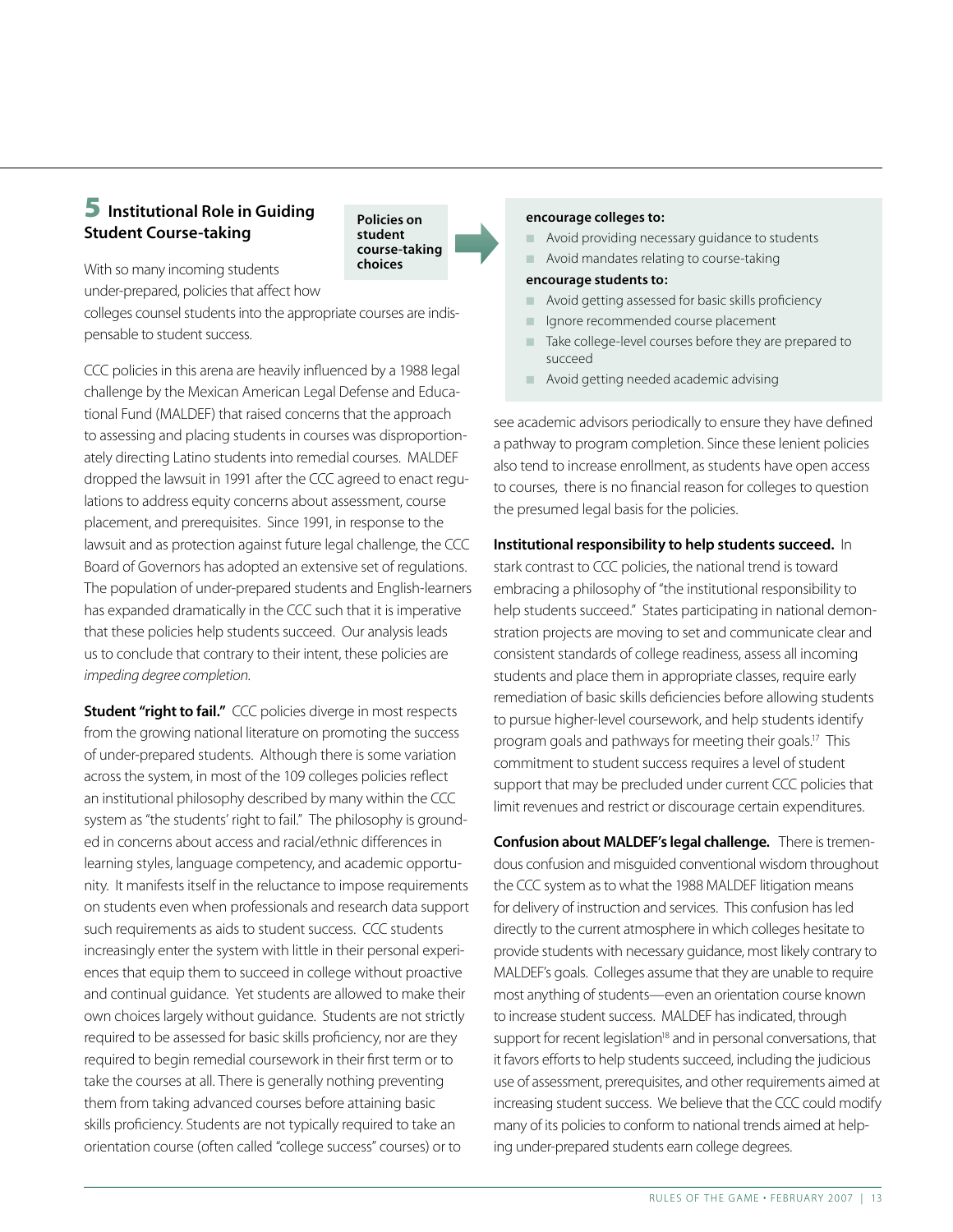## **Recommendations for Removing Policy Barriers to Completion**

Our recommendations derive from the policy dysfunctions identified above and are aimed at removing the barriers to completion that accompany current policies. We offer the broad outlines of new policy directions with the intention of spurring discussions about the specific elements of new policy.

#### BARRIER TO COMPLETION:

1 Enrollment-based Funding



RECOMMENDATION: Fund completions along with enrollments, with bonus funding for completions by disadvantaged and under-prepared students

Changing the basic formula by which colleges are funded by the state could have a powerful impact on completion. Instead of funding colleges solely for the number of students *enrolled* on a set day early in the term, colleges could receive a substantial portion of their base funds for the number of students who *complete* courses or programs or who progress to some threshold point. There are many options for the level of completion for which colleges could be funded. These include completion of courses, completion of 12 units, completion of basic skills, and/or completion of an academic program.

There is, of course, the potential for a new set of undesirable incentives to emerge. One of these would be a reduced willingness of colleges to enroll disadvantaged or under-prepared students who, historically, have lower completion rates. This could readily be addressed by providing *bonus funding* to colleges for completions by such students. Financially disadvantaged students could be identified by their eligibility for

federal financial aid. This would have the added advantage of giving colleges an incentive to get students to apply for federal financial aid. Other mechanisms could be developed for identifying the under-prepared students for whom colleges would be given added incentive to serve.

A second concern is that colleges could lower academic standards to increase completion irrespective of student learning. This is a genuine issue that should be addressed as options are considered, but should not be reason alone to reject a model that includes funding completions. There is considerable good work underway in the CCC on setting academic standards and assessing student learning which should have implications for developing a policy that rewards student completion while ensuring academic quality.

#### BARRIER TO COMPLETION:

**Regulation of** Expenditures



RECOMMENDATION: Give colleges flexibility to use their

It is unreasonable and inefficient to expect colleges to promote the success of their students when they are subject to so much regulation about *how* they can and cannot use their limited resources. Current policies are contrary to the reform movement in public management which has called funds to produce desired outcomes are locally governed to reflect key differences in local circumstances. There is no reason why a "one size fits all" prescription regarding how to use their resources will work across 109 colleges.

Funding colleges for successful outcomes and freeing them to pursue those outcomes provides the best hope for achieving success. The requirement that 50% of each college's budget be spent on direct classroom instruction is perhaps the biggest regulatory obstacle to degree completion but there are many other regulatory impediments to student success that could be removed.

#### BARRIER TO COMPLETION:

**3** Restrictions on Hiring

#### RECOMMENDATION:

Give colleges flexibility to obtain the human resources they judge will best help students complete academic programs in areas that will strengthen the state and local workforce.

workforce needs, student demand, and prevailing conditions of the local job market. An area of particular concern is basic skills. One reason that students delay remedial coursework is that colleges lack faculty to offer enough course sections. Another critical area is nursing, where there is a huge statewide shortage of nurses and many students who

Principles of effective management, referenced in the previous recommendation, also call for college leaders to be able to hire the faculty and staff most needed at their local colleges, given

for accountability for outcomes in exchange for management flexibility to achieve the outcomes. Moreover, the colleges

> want to pursue nursing programs. But innovative approaches to addressing the shortage of nursing faculty run afoul of vari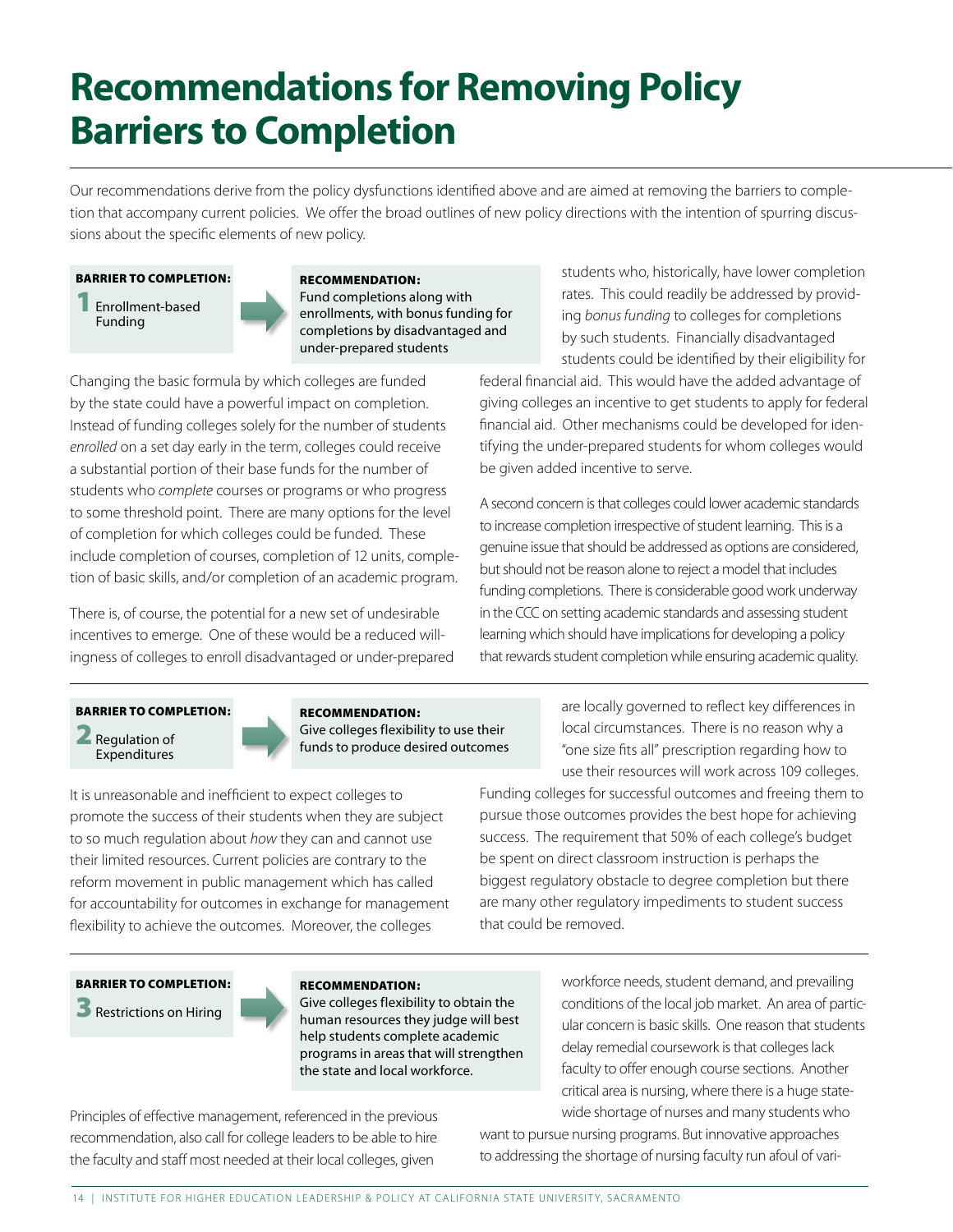ous legal provisions and academic policies. A third area is career and technical education for which adjunct faculty bring needed practical skills to the classroom. Colleges need the flexibility to strike a balance among the rights of faculty, the benefits of a corps of full-time faculty, and the need to provide the best available instruction in each local community. Finding that balance in each college can yield the best results for students, the local economy, and the state.



4 Student Fees and Aid Policy

#### RECOMMENDATIONS:

- Allow colleges to benefit from fee revenue
- Remove restrictions on campus-based fees
- Develop affordability policy based on total cost of college attendance

Allow colleges to benefit from fee revenue. A mechanism should be developed by which fee revenue would provide a distinct, additional source of revenue to colleges without disadvantaging colleges with high rates of fee waivers.

Remove restrictions on campus-based fees. As part of the effort to give colleges more tools to manage their finances in the interest of student success, and to encourage successful student behaviors like timely enrollment, the prohibition against campus-based fees should be removed and college

officials should be allowed to make those decisions locally.

Develop affordability policy. A new approach to affordability should be developed

that recognizes the full cost

of attending college and expands options for students to obtain financial assistance beyond low fees and fee waivers. The policy should balance the need for affordable education with colleges' need for financial capacity to promote student success. The financial aid elements of a new policy should aim to: (1) increase student participation in state and federal aid programs;<sup>19</sup> (2) increase institutional aid beyond fee waivers; and (3) provide financial incentives for full-time college attendance in view of the strong correlation between full-time enrollment and college completion.

#### BARRIER TO COMPLETION:

5 Policies on Student Course-taking Choices

#### RECOMMENDATIONS:

Revise assessment/placement policies

Revise campus matriculation policies

that colleges can ensure that students have the necessary skills to succeed in their courses.

#### Revise campus matriculation

Revise assessment/placement policies. Assessment and placement policies should be revised to reflect an institutional responsibility to help students succeed. This includes setting clear standards and sending consistent messages to incoming students about what it takes to be "college ready" at community college, and moving toward standardization across colleges of assessment instruments and placement policies. Assessment should be mandatory for degree-seeking students; students with remedial needs should be placed into basic skills courses in their first term. The process for establishing prerequisites should be modified so

policies. Degree-seeking students should declare a specific program focus and update their program intent annually. Colleges should provide clear guidance as to the pathways that students can follow to progress quickly toward completion of the selected program. All degree-seeking students should receive substantive orientation to college to help them understand what their options are, what resources are available to them, and what is expected of them in order to maximize their chances of success.

#### Conclusion

California's future depends heavily on its system of higher education; the community colleges, by virtue of their sheer size and vital set of missions, are the linchpin of that system. Public policy can be a powerful tool for shaping the state's future. The policy

recommendations presented here are offered in the hope that Californians committed to a strong future can work together to devise new policies that will allow everyone to enjoy the benefits of a well-educated California. More resources will undoubtedly be needed, but also needed are policies that ensure that available resources are used wisely to produce the intended results.